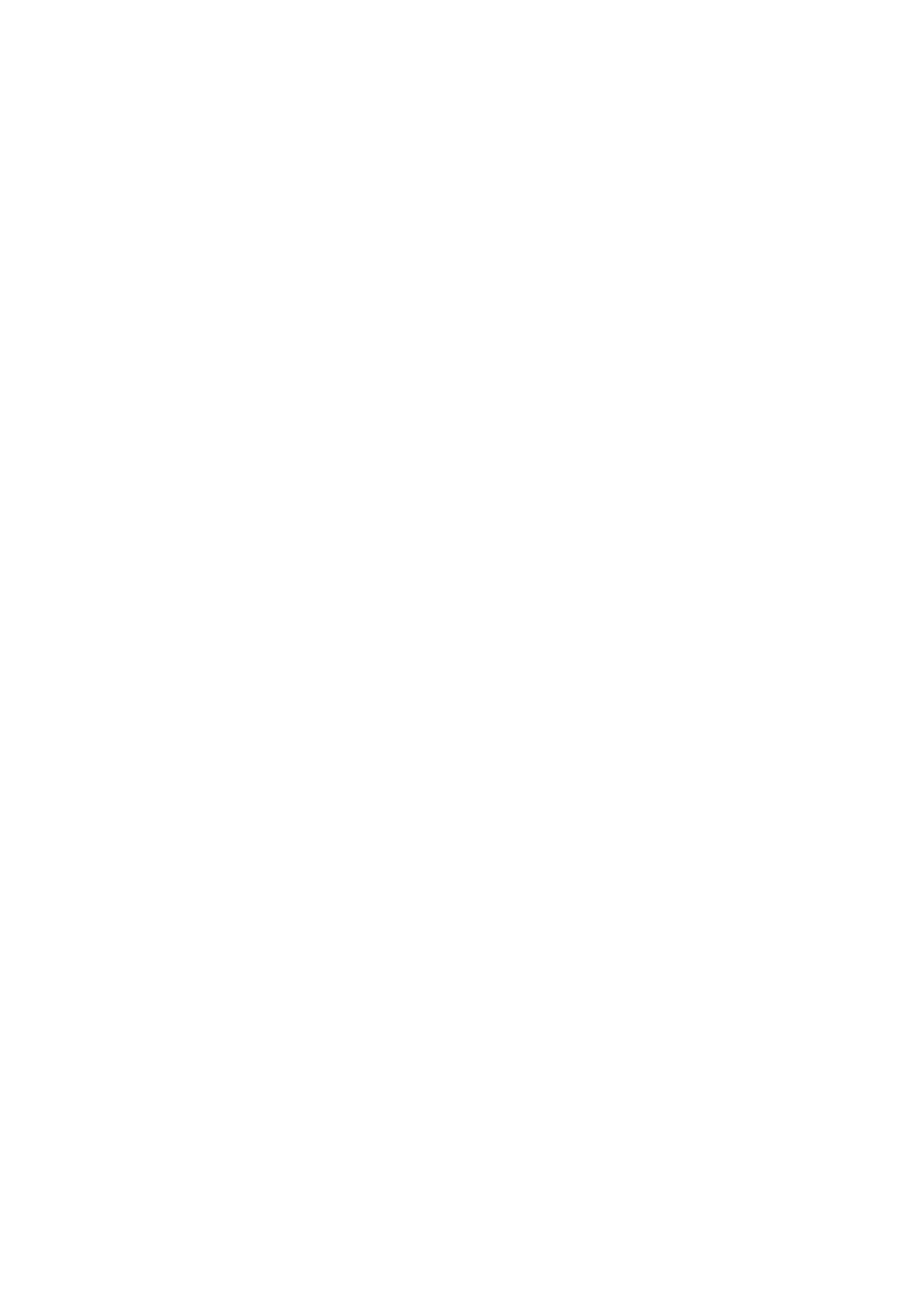Statutory Document No. 2018/0268



*Equality Act 2017*

# **EQUALITY ACT 2017 (SEX EQUALITY RULE) (EXCEPTIONS) REGULATIONS 2018**

*Approved by Tynwald: 21st November 2018 Coming into Operation: 1 January 2019*

The Treasury makes the following Regulations under paragraphs 4, 5 and 6[1](#page-2-3) of Schedule 7 to the Equality Act 2017.

### <span id="page-2-0"></span>**1 Title**

These Regulations are the Equality Act 2017 (Sex Equality Rule) (Exceptions) Regulations 2018.

## <span id="page-2-1"></span>**2 Commencement**

If approved by Tynwald, these Regulations come into operation on 1 January 2019[2](#page-2-4).

## <span id="page-2-2"></span>**3 Interpretation**

(1) In these Regulations—

**"the Act"** means the Equality Act 2017;

- **"the additional pension of a Category A retirement pension"** has the same meaning as in Part II of the Contributions and Benefits Act;
- **"Category A retirement pension"** has the same meaning as in Part II of the Contributions and Benefits Act;
- **"the Contributions and Benefits Act"** means the Social Security Contributions and Benefits Act 1992[3;](#page-2-5)
- **"normal pension age"** has the meaning given in section 180 of the Pension Schemes Act 199[34;](#page-2-6)

 $\overline{a}$ 

<span id="page-2-3"></span><sup>1</sup> Paragraph 6 is cited for the meaning it gives to "prescribed".

<span id="page-2-4"></span><sup>2</sup> Under section 168(1) of the Equality Act 2017 these Regulations cannot come into operation until they are approved by Tynwald.

<span id="page-2-5"></span><sup>3</sup> 1992 c.4 (see SD 505/94).

<span id="page-2-6"></span><sup>4</sup> 1993 c.48 (see SD 531/95).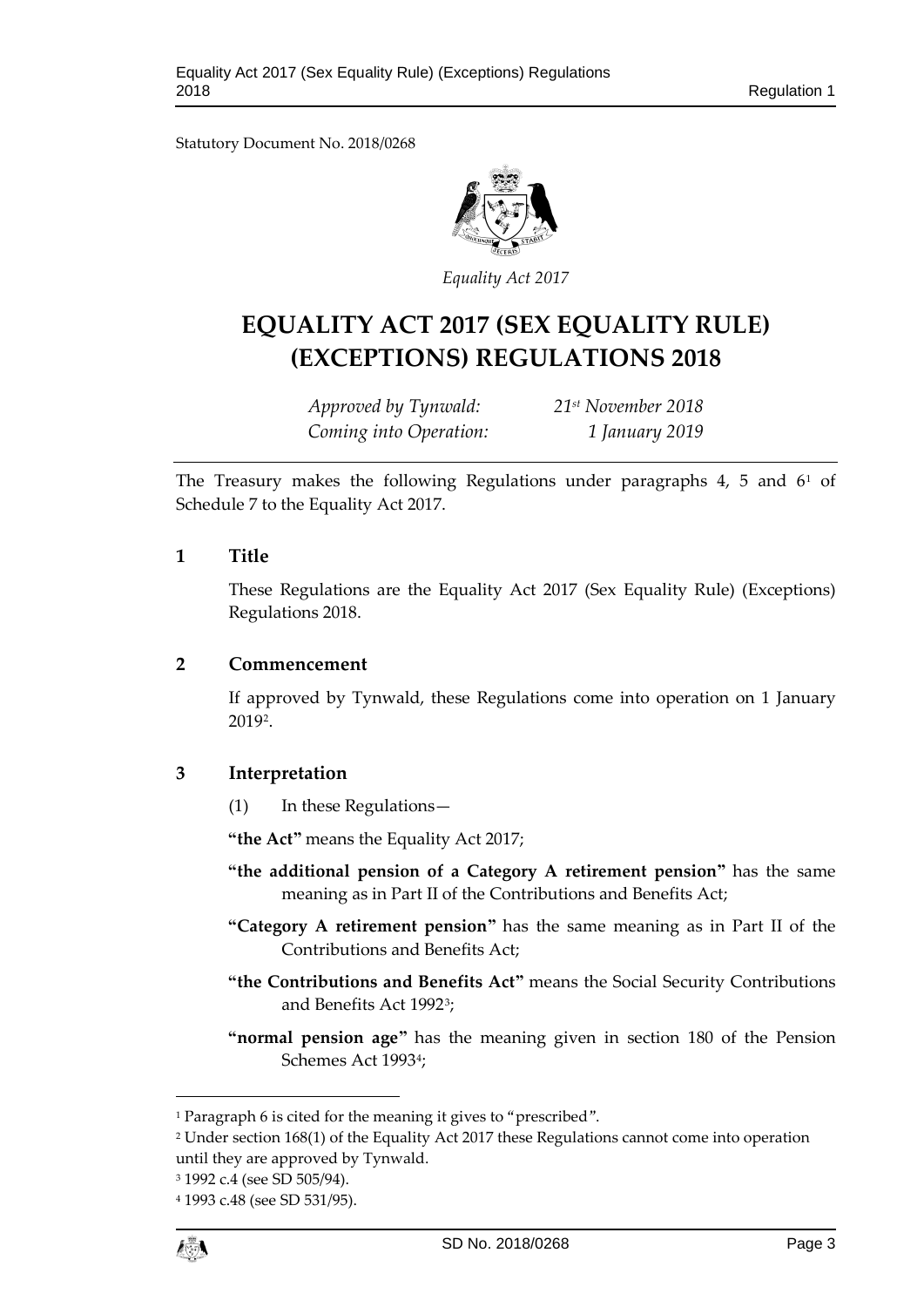- **"pensionable age"** shall be construed in accordance with section 122(1) of the Contributions and Benefits Act<sup>[5](#page-3-2)</sup>;
- **"pensionable service"** includes any service in respect of which transfer credits have been allowed by the scheme;
- **"personal pension scheme"** has the meaning given in section 1 of the Pension Schemes Act 1993;
- **"salary-related contracted-out scheme"** means an occupational pension scheme which is contracted-out by virtue of satisfying section 9(2) of the Pension Schemes Act 1993<sup>[6](#page-3-3)</sup> and includes a scheme which was formerly a salaryrelated contracted-out scheme which is subject to supervision in accordance with section 53 of that Act<sup>[7](#page-3-4)</sup>;

**"scheme"** means an occupational pension scheme;

- **"transfer credits"** has the meaning given in section 124(1) of the Pensions Act 1995[8](#page-3-5).
- (2) Section 3(4) of the Act applies to these Regulations as it applies to the Act.

### <span id="page-3-0"></span>**4 Exceptions to the sex equality rule: bridging pensions**

The following circumstances are prescribed for the purposes of paragraph 4 of Schedule 7 to the Act (state retirement pensions)—

- (a) the man is in receipt of a pension from the scheme and has not attained pensionable age but would have attained pensionable age if he were a woman; and
- (b) an additional amount of pension is paid to the man which does not exceed the amount of Category A retirement pension that would be payable to a woman with earnings the same as the man's earnings in respect of his period of pensionable service under the scheme (assuming that the requirements for entitlement to Category A retirement pension were satisfied and a claim made).

## <span id="page-3-1"></span>**5 Exceptions to the sex equality rule: effect of indexation**

(1) The following circumstances are prescribed for the purposes of paragraph 4 of Schedule 7 to the Act (state retirement pensions)—

<u>.</u>



<span id="page-3-2"></span><sup>5</sup> The definition of "pensionable age" was substituted by section 126 and by paragraph 13(a) of Schedule 4 to the Pensions Act 1995 (c.26) (see SD 501/97).

<span id="page-3-3"></span><sup>6</sup> Section 9(2) was substituted by sections 9(2) to (2C) by section 136(3) of the Pensions Act 1995 (see SD 501/97).

<span id="page-3-4"></span><sup>7</sup> Section 53 was amended by paragraph 48 of Schedule 5 to the Pensions Act 1995 (see SD 501/97) and SI 2011/1730 (see SD 0927/11).

<span id="page-3-5"></span><sup>8</sup> The definition of "transfer credits" was amended by paragraph 69 of Schedule 12 to the Pensions Act 2004 (see SD 220/05).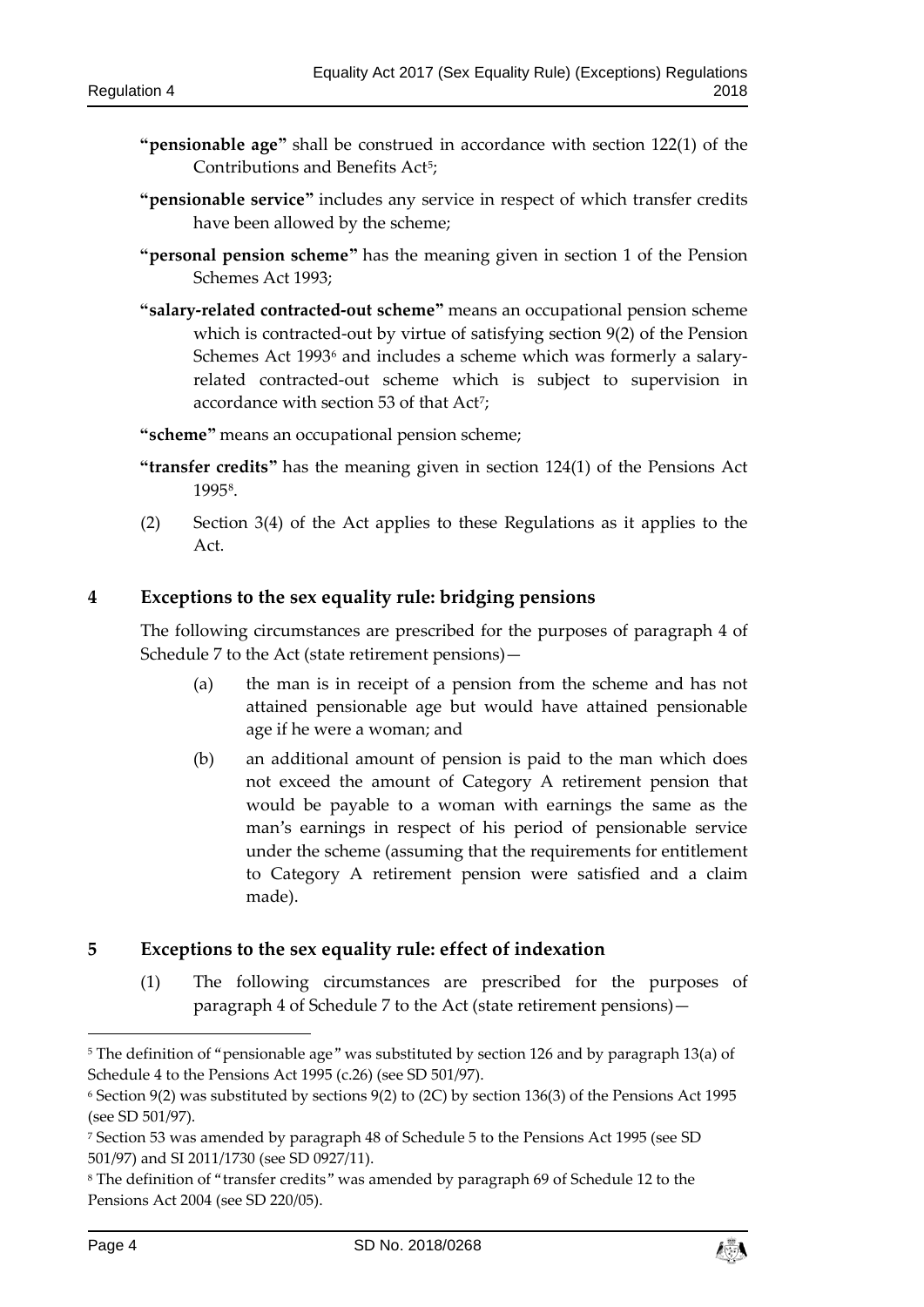- (a) the scheme is a salary-related contracted-out scheme under which the annual rate of a pension payable to or in respect of a member is increased by more than it would have been increased had the recipient been of the other sex; and
- (b) the amount by which the pension increase exceeds any increase that would have applied had the member been of the other sex, does not exceed the relevant amount.
- (2) In this regulation, the relevant amount means the amount by which X exceeds Y where—

X is the amount by which the additional pension of a Category A retirement pension attributable to the member's earnings factors during the member's period of pensionable service under the scheme would have been increased following an order made under paragraph  $1(4)$  of Schedule  $4E<sup>9</sup>$  $4E<sup>9</sup>$  $4E<sup>9</sup>$  to the Social Security Administration Act 199[210](#page-4-2) if the member had been of the other sex; and

Y is the amount (if any) by which the member's entitlement to the additional pension of a Category A retirement pension attributable to the member's earnings factors during the member's period of pensionable service under the scheme is increased following an order made under paragraph 1(4) of Schedule 4E to that Act.

# <span id="page-4-0"></span>**6 Exceptions to the sex equality rule: use of actuarial factors which differ for men and women**

- (1) The factors prescribed for the purposes of paragraph 5(1) of Schedule 7 to the Act (actuarial factors) are actuarial factors which differ for men and women in respect of the differences in the average life expectancy of men and women and which are determined with a view to providing equal periodical pension benefits for men and women.
- (2) The following benefits are prescribed for the purposes of paragraph 5(2) of Schedule 7 to the Act—
	- (a) a lump sum payment which consists of a commuted periodical pension or part of such a pension;
	- (b) a periodical pension granted in exchange for a lump sum payment;
	- (c) money purchase benefits within the meaning of section 181(1) of the Pension Schemes Act 1993[11](#page-4-3);

 $\overline{a}$ 

<span id="page-4-1"></span><sup>9</sup> Schedule 4E was inserted by SD 2017/0330.

<span id="page-4-2"></span><sup>10</sup> 1992 c.5 (see SD 506/94).

<span id="page-4-3"></span><sup>11</sup> The definition of "money purchase benefits" was amended by SI 2005/2053 (see SD 745/05) and section 29(1) of the Pensions Act 2011 (SD 0152/12).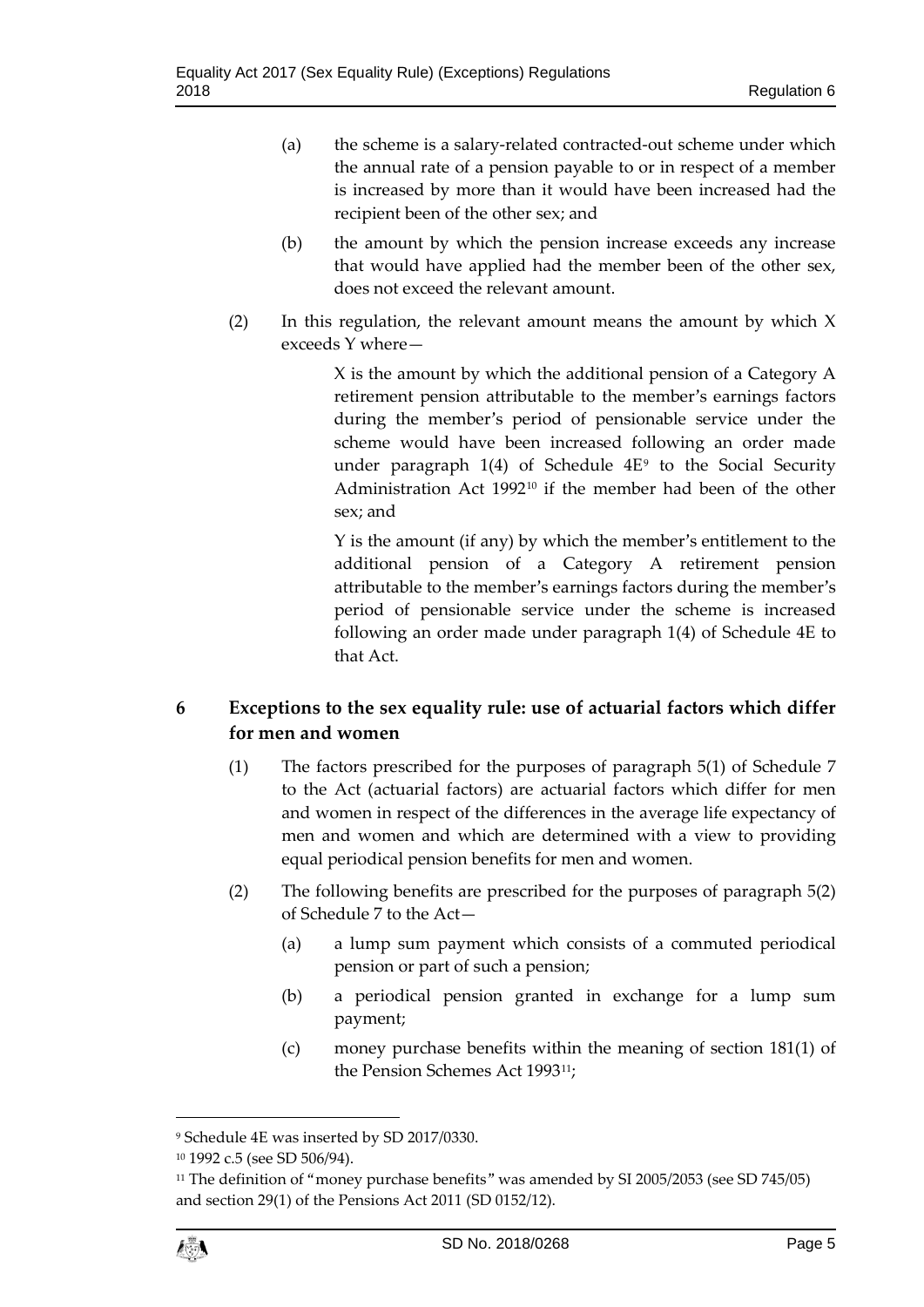- (d) transfer credits and any rights allowed to a member by reference to a transfer from a personal pension scheme;
- (e) a transfer payment including a cash equivalent within the meaning of section 94 of the Pension Schemes Act 1993;
- (f) a periodical pension payable in respect of a member who opts to take such benefits before normal pension age or in respect of a member who defers taking such benefits until after normal pension age;
- (g) benefits payable to another person in exchange for part of a member's benefits and the part of the member's benefits given up for that purpose;
- (h) benefits provided in respect of a member's voluntary contributions within the meaning of section 111 of the Pension Schemes Act 1993.

### <span id="page-5-0"></span>**7 Revocations**

The following are revoked —

- (a) the entries relating to sections  $62$  to  $66$  of the Pensions Act 1995<sup>[12](#page-5-1)</sup> in Schedule 2 to the Pensions Act 1995 (Application) Order 1997[13;](#page-5-2)
- (b) the Pensions Act 1995 (Application) (Amendment) Order 2005[14;](#page-5-3)
- (c) in the entry relating to Schedule 5[15](#page-5-4) to the Social Security Act 1989[16](#page-5-5) in the Schedule to the Social Security Legislation (Application) (No. 24) Order 1995[17](#page-5-6) —
	- (i) in paragraph  $2(4)^{18}$ , the words from ", but where" to the end; and
	- (ii) paragraph 5[19;](#page-5-8)
- (d) the Occupational Pension Schemes (Equal Treatment) Regulations 1995[20](#page-5-9) as set out in the Schedule to the Pension Schemes Legislation (Application) Order 2005;
- (e) the Pension Schemes Legislation (Application) Order 2005[21](#page-5-10);

<u>.</u>



<span id="page-5-1"></span><sup>&</sup>lt;sup>12</sup> Sections 62 to 66 were inserted into the Pensions Act 1995 by SD 70/05.

<span id="page-5-2"></span><sup>13</sup> SD 501/97.

<span id="page-5-3"></span><sup>14</sup> SD 70/05.

<span id="page-5-4"></span><sup>15</sup> Schedule 5 was applied to the Island by SD 589/95.

<span id="page-5-5"></span><sup>16</sup> 1989 c.24.

<span id="page-5-6"></span><sup>17</sup> SD 589/95.

<span id="page-5-7"></span><sup>18</sup> Paragraph 2(4) was substituted by SD 153/06.

<span id="page-5-8"></span><sup>19</sup> Paragraph 5 was amended by SD 153/06.

<span id="page-5-9"></span><sup>20</sup> S.I. 1995/3183.

<span id="page-5-10"></span><sup>21</sup> SD 71/05.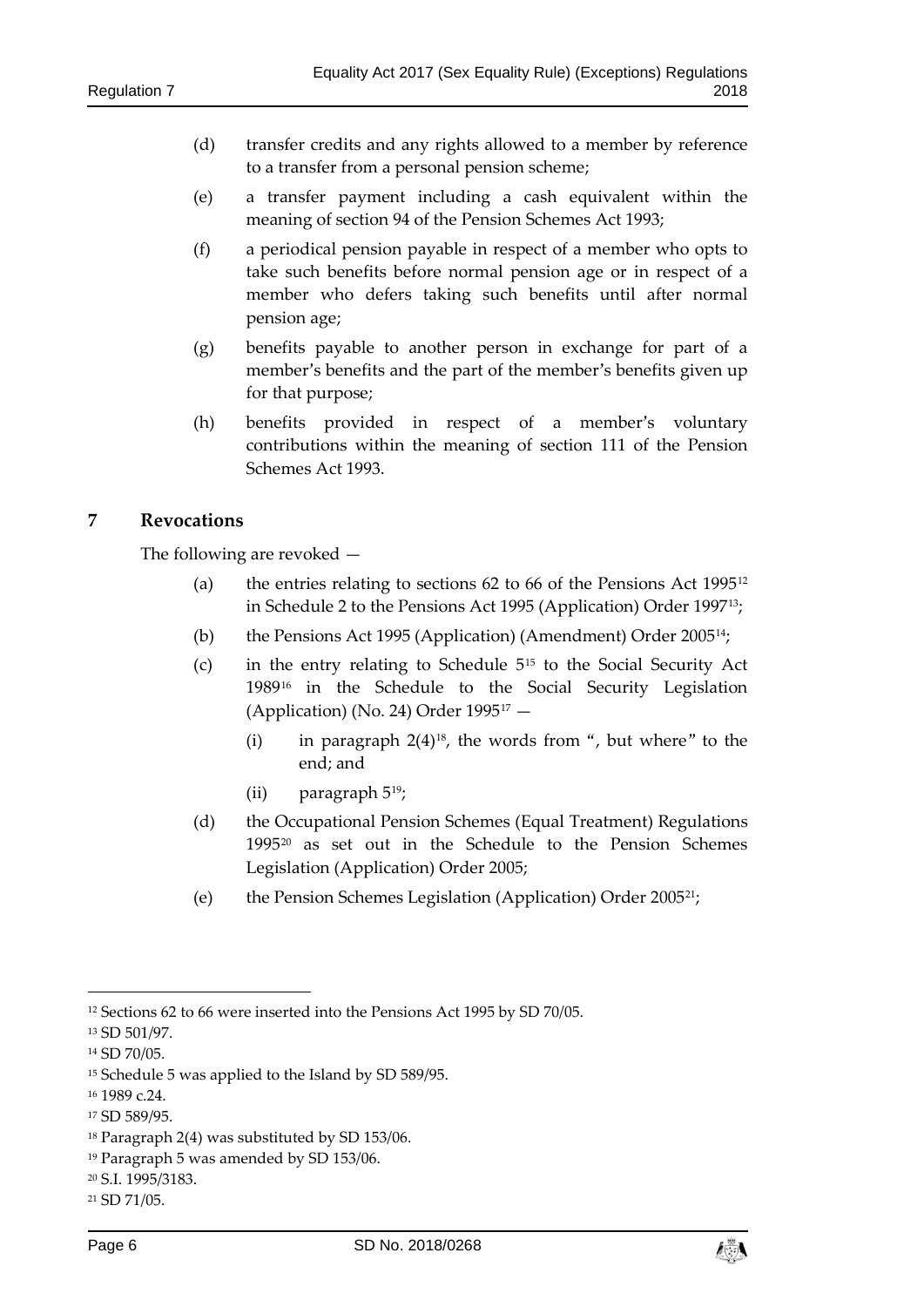- (f) the Occupational Pension Schemes (Equal Treatment) (Amendment) Regulations 2005<sup>[22](#page-6-0)</sup> as set out in the Schedule to the Pension Schemes Legislation (Application) Order 2006; and
- (g) the Pension Schemes Legislation (Application) Order 2006[23](#page-6-1).

#### **MADE 24TH OCTOBER 2018**

**A L CANNAN** *Minister for the Treasury*

<span id="page-6-1"></span><sup>23</sup> SD 15/06.



 $\overline{a}$ 

<span id="page-6-0"></span><sup>22</sup> S.I. 2005/1923.